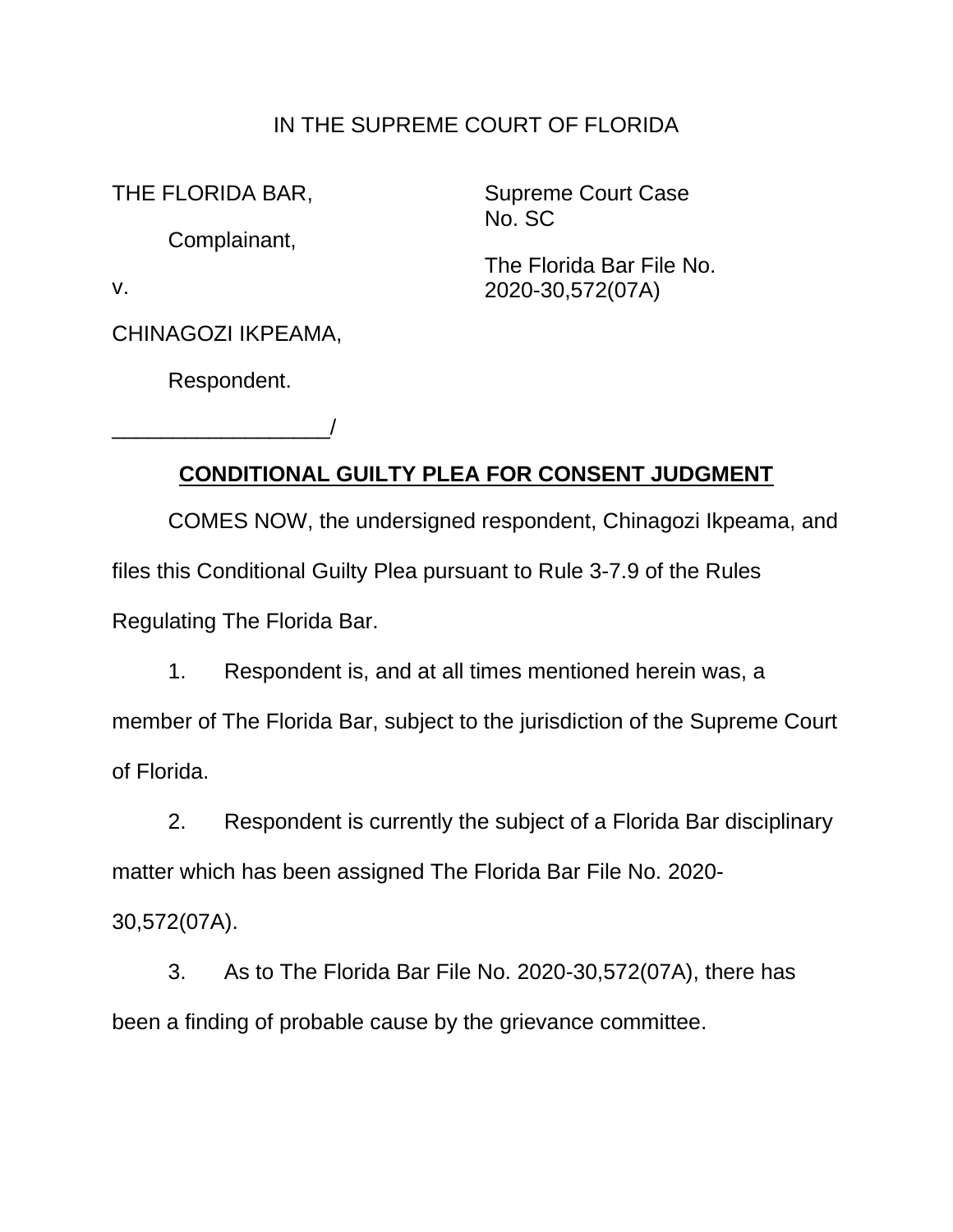4. Respondent is acting freely and voluntarily in this matter and tenders this Plea without fear or threat of coercion. Respondent is not represented in this matter.

5. The disciplinary measures to be imposed upon respondent are as follows:

A. Public reprimand by publication.

B. Respondent shall attend the trust accounting workshop within six months of the order of the Supreme Court of Florida and pay the \$750.00 workshop fee.

C. Payment of the bar's disciplinary costs.

6. The following allegations provide the basis for respondent's guilty plea and for the discipline to be imposed in this matter:

A. Respondent represented the husband/complainant in a dissolution of marriage case. During the litigation, respondent sought attorney's fees and costs from the wife on his client's behalf. The trial court ordered that the wife pay seventy-five percent of the attorney's fees and costs sought by respondent's client. The April 7, 2017 order specifically enumerated five cost items that the wife was required to pay totaling \$1,538.50. Respondent received funds representing attorney's fees and costs from the wife.

2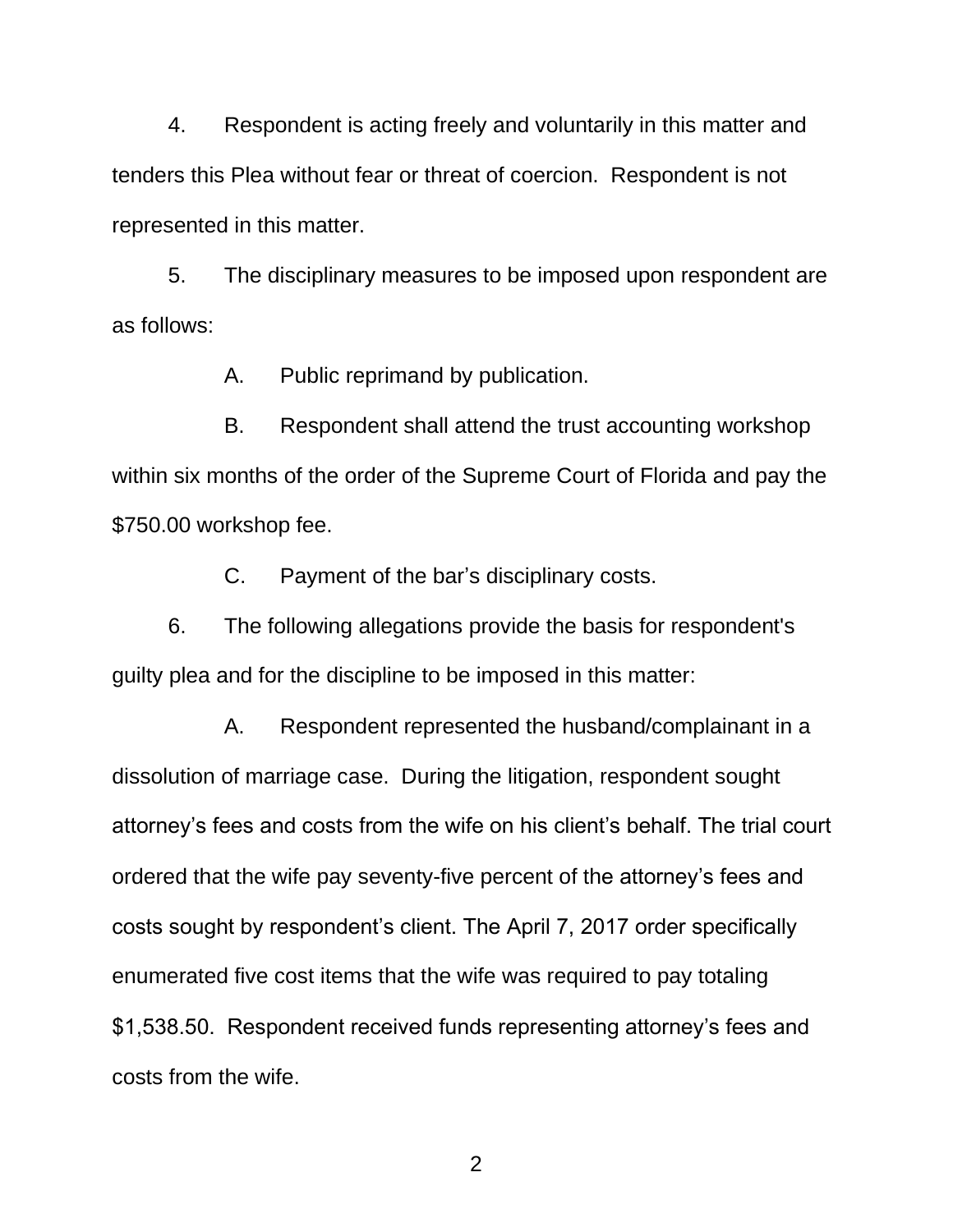B. During the bar investigation, it was determined that although respondent paid other costs on the client's behalf, respondent failed to disburse the funds paid by the wife for the five itemized costs contained in the April 7, 2017 order.

C. Respondent failed to comply with the Rules Regulating Trust Account. Respondent did not have a trust account nor keep the funds separate from his law firm/personal funds. Respondent failed to provide an accounting of those funds to complainant nor reimburse those costs to complainant. Respondent alleges that the funds were deposited into the wrong account by mistake. Respondent has since mailed a refund of \$1,600.00 to complainant.

7. The following rules provide the basis for respondent's guilty plea and for the discipline to be imposed in this matter: 4-1.15 Safekeeping Property. Compliance With Trust Accounting Rules; 5-1.1(a)(1) Trust Account Required; Commingling Prohibited; 5-1.1(b) Application of Trust Funds or Property to Specific Purpose; 5-1.1(e) Notice of Receipt of Trust Funds; Delivery; Accounting.

8. The following aggravation is applicable in this matter: substantial experience in the practice of law [Fla. Stds. Imposing Law. Sancs. 3.2(b)(9)].

3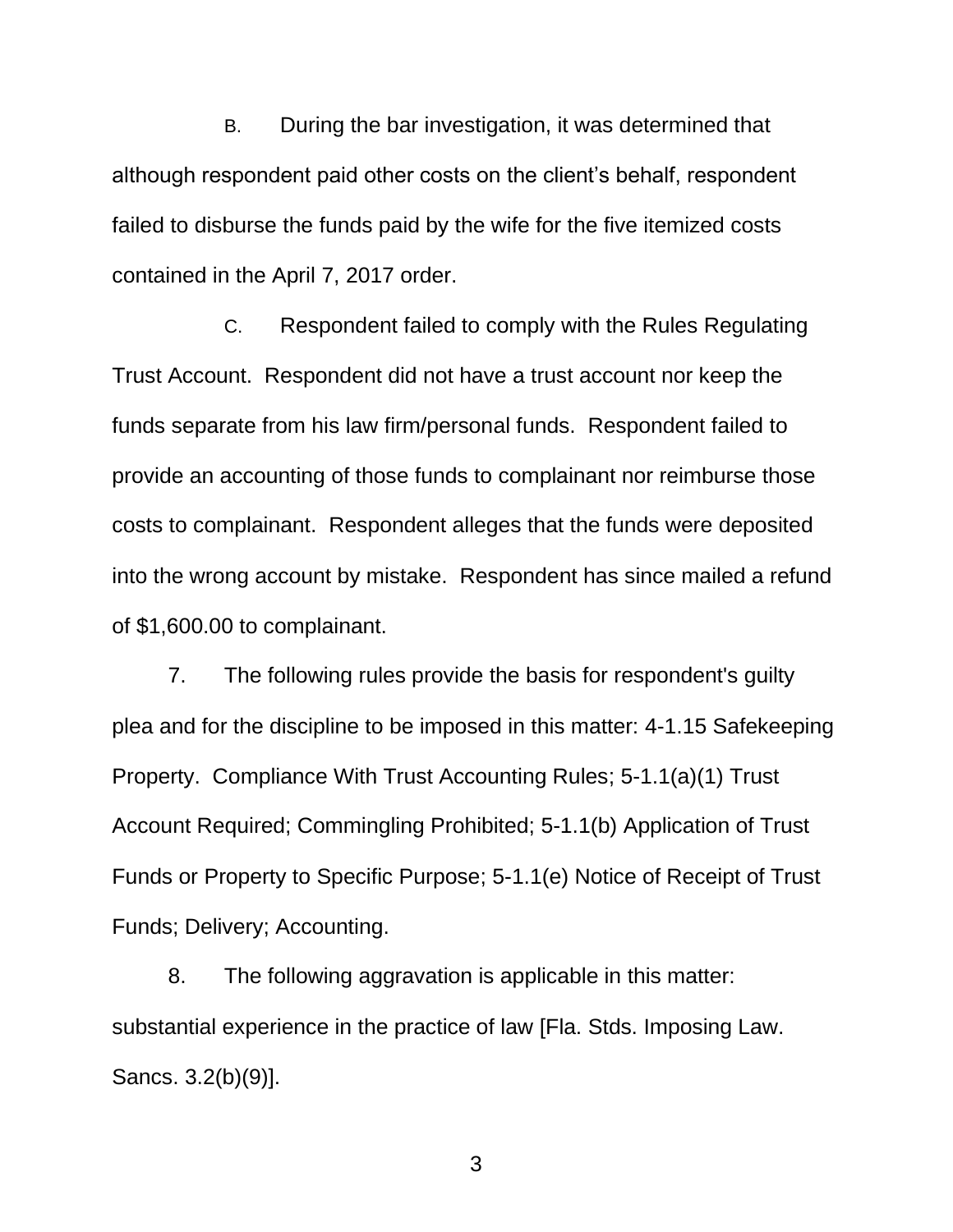9. The following mitigation is applicable in this matter: absence of a prior disciplinary record [Fla. Stds. Imposing Law. Sancs. 3.3(b)(1)]; absence of a dishonest or selfish motive [Fla. Stds. Imposing Law. Sancs. 3.3(b)(2)]; and, full and free disclosure to the bar or cooperative attitude toward the proceedings [Fla. Stds. Imposing Law. Sancs. 3.3(b)(1)].

10. The Florida Bar has approved this proposed plea in the manner required by Rule 3-7.9.

11. If this plea is not finally approved by the Board of Governors of The Florida Bar and the Supreme Court of Florida, then it shall be of no effect and may not be used by the parties in any way.

12. If this plea is approved, then respondent agrees to pay all reasonable costs associated with this case pursuant to Rule 3-7.6(q) in the amount of \$1,467.60. These costs are due within 30 days of the court order. Respondent agrees that if the costs are not paid within 30 days of this court's order becoming final, respondent shall pay interest on any unpaid costs at the statutory rate. Respondent further agrees not to attempt to discharge the obligation for payment of the Bar's costs in any future proceedings, including but not limited to, a petition for bankruptcy. Respondent shall be deemed delinquent and ineligible to practice law pursuant to Rule 1-3.6 if the cost judgment is not satisfied within 30 days of

4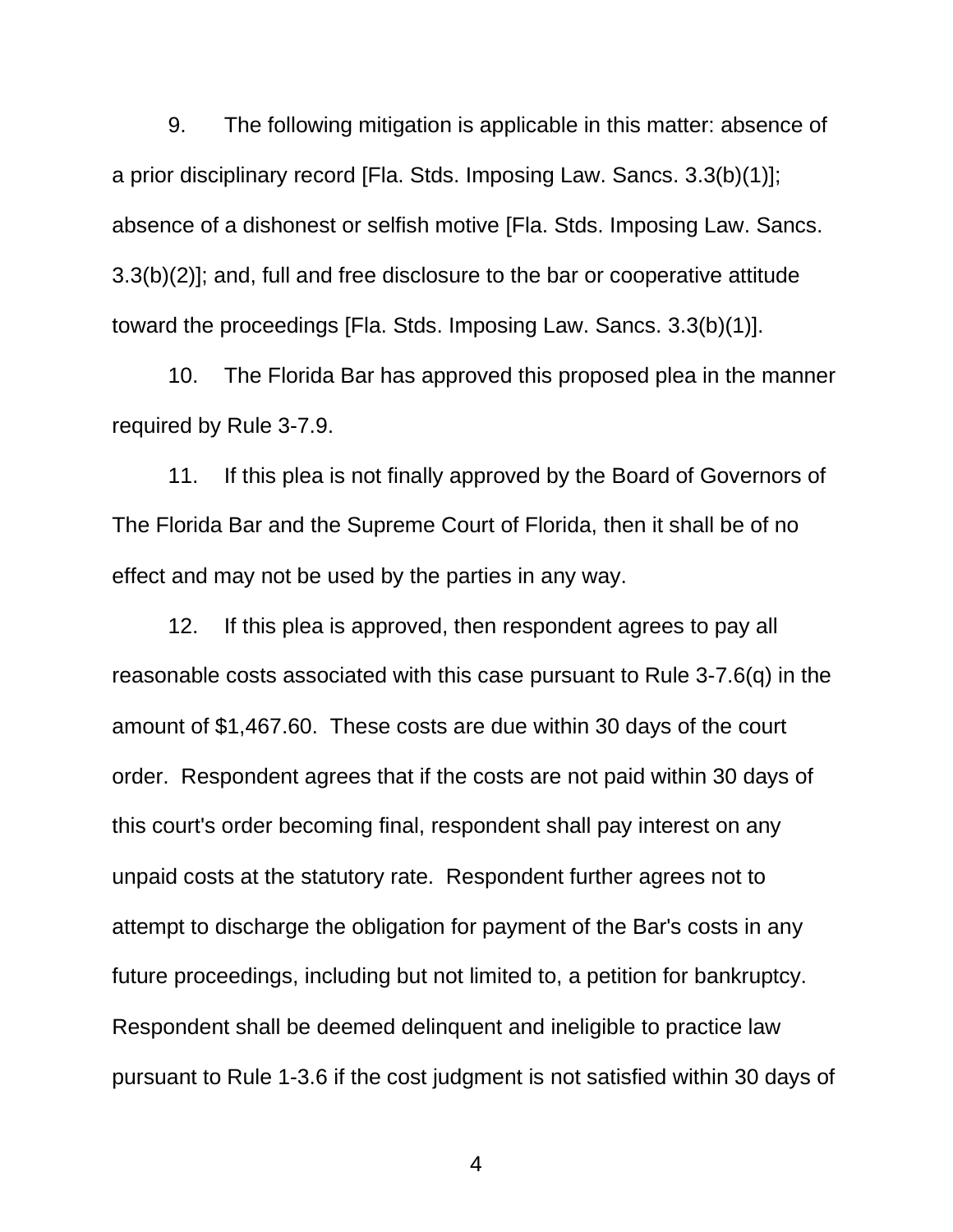the final court order, unless deferred by the Board of Governors of The Florida Bar.

13. Respondent acknowledges the obligation to pay the costs of this proceeding and that payment is evidence of strict compliance with the conditions of any disciplinary order or agreement and is also evidence of good faith and fiscal responsibility. Respondent understands that failure to pay the costs of this proceeding will reflect adversely on any other bar disciplinary matter in which respondent is involved.

14. This Conditional Guilty Plea for Consent Judgment fully complies with all requirements of the Rules Regulating The Florida Bar.

Dated this 19th day of April, 2021.

Chinagozi *Akpeama*<br>CHINAGOZI IKPEAMA

Respondent 2820 Howland Blvd Ste 6 Orlando, FL 328011050 (386) 960-7801 Florida Bar ID No. 77485 cikpeama@unitedyouandus.com